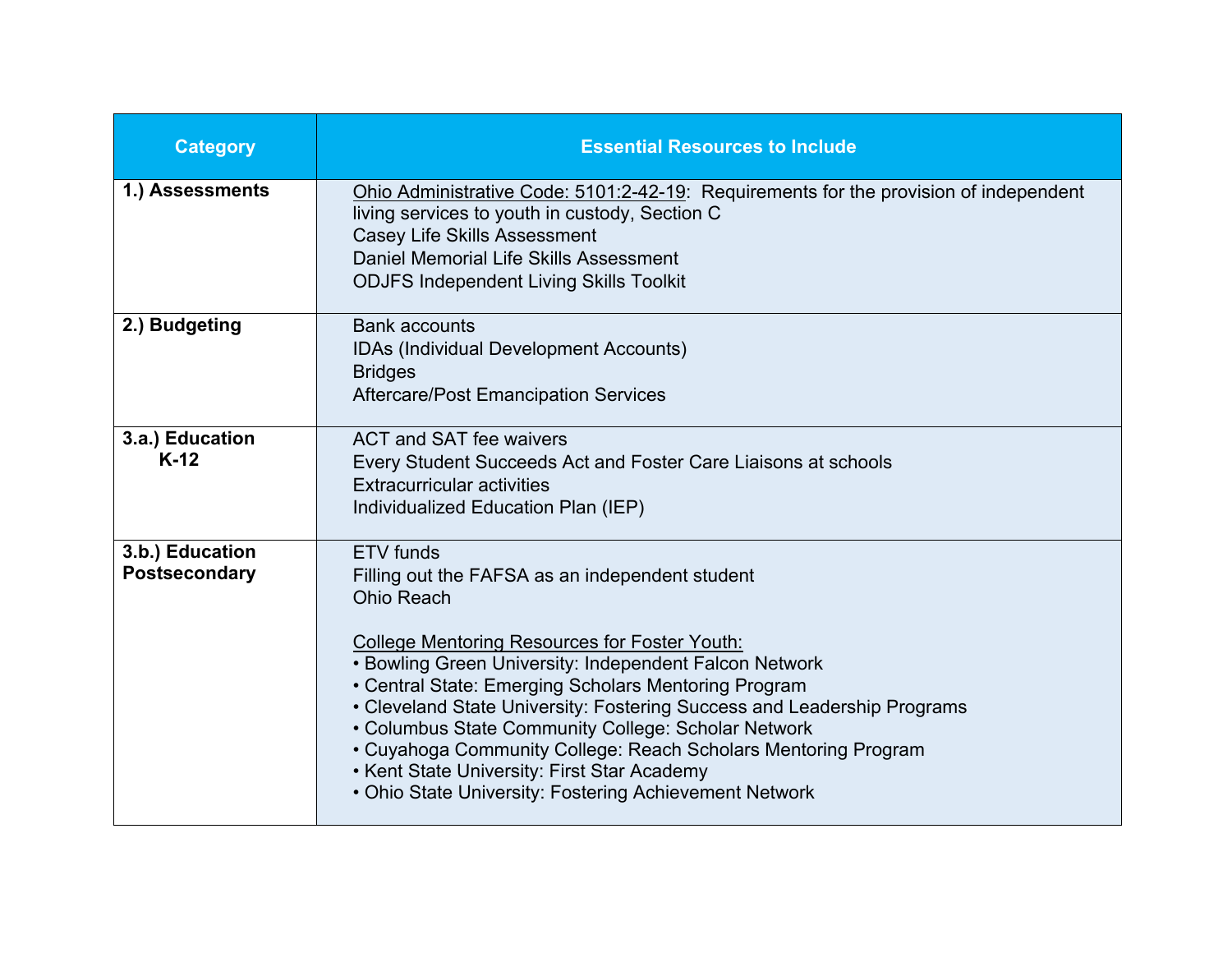| 4.) Health    | Medicaid to age 26                                                                                                                                                                                                                                                                                                                                                                                                                                                                                                                                                                                                                                                                                                                                                                                                                                         |
|---------------|------------------------------------------------------------------------------------------------------------------------------------------------------------------------------------------------------------------------------------------------------------------------------------------------------------------------------------------------------------------------------------------------------------------------------------------------------------------------------------------------------------------------------------------------------------------------------------------------------------------------------------------------------------------------------------------------------------------------------------------------------------------------------------------------------------------------------------------------------------|
|               | <b>Managed Care</b><br><b>Social Security eligibility</b>                                                                                                                                                                                                                                                                                                                                                                                                                                                                                                                                                                                                                                                                                                                                                                                                  |
| 5.) Housing   | Ohio Administrative Code: 5101:2-42-19: Requirements for the provision of independent<br>living services to youth in custody, Section D-6-a<br>Family Unification Program (FUP)<br>Foster Youth to Independence (FYI)<br>Fostering Stable Housing Opportunities Act (FSHO)<br><b>Job Corps</b><br>Ohio College Opportunity Grant (OCOG)                                                                                                                                                                                                                                                                                                                                                                                                                                                                                                                    |
| 6.) Mentoring | <b>Mentoring Programs:</b><br>• Better Together Toledo<br>• Community of Hope (in Cleveland)<br>• El'lesun (in Columbus)<br>• The Ohana Project (in Toledo)<br>• The Purple Project (in Cleveland)<br><b>Statewide Resources:</b><br>• Overcoming Hurdles in Ohio Youth Advisory Board (OHIO YAB)<br>• Alumni of Care Together Improving Outcomes Now (ACTION Ohio)<br><b>College Mentoring Resources for Foster Youth:</b><br>• Bowling Green University: Independent Falcon Network<br>• Central State: Emerging Scholars Mentoring Program<br>• Cleveland State University: Fostering Success and Leadership Programs<br>• Columbus State Community College: Scholar Network<br>• Cuyahoga Community College: Reach Scholars Mentoring Program<br>• Kent State University: First Star Academy<br>• Ohio State University: Fostering Achievement Network |